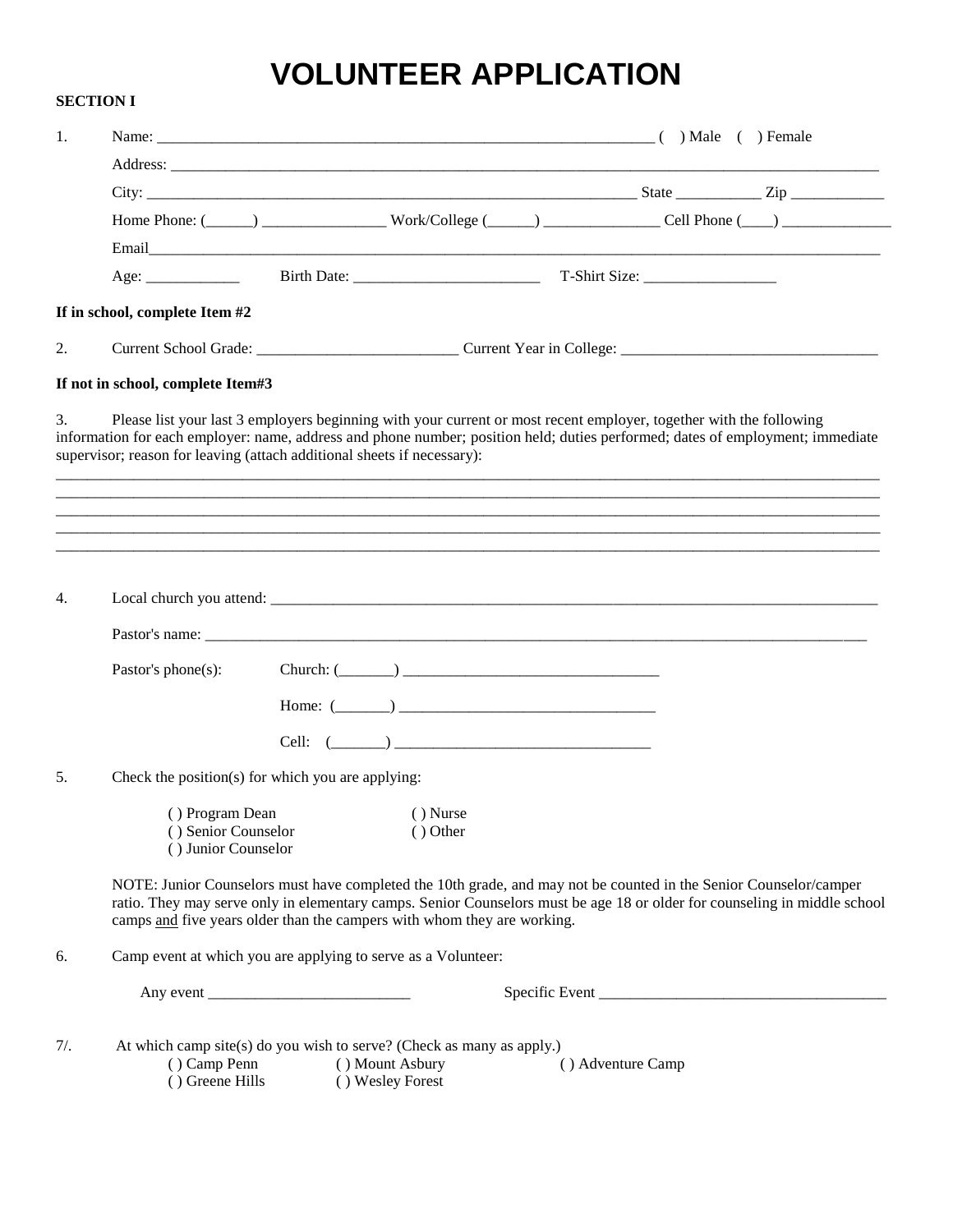- With what age group(s) do you prefer to work? (Check as many as apply.) 8.
	- () Younger Elementary (grades 1-3)
	- () Older Elementary (grades 4-6)
	- () Middle School (grades 6-8)
- () High school (grades 9-12) () Adult
- $() Any$
- 9. Check any of the following special program(s) in which you may prefer to be involved.
	- () Physically and/or Mentally Disabled
	- () Family Camping
	- () Backpacking
	- () Canoeing
- () Rustic and Outpost
- () Music Camp
- () Sailing Camp
- () Adventure Camp

## **SECTION II**

Briefly describe your relationship with Jesus Christ. 1.

State your reasons for applying for a camp volunteer position. 2.

State any prior camp experience you had either as a camper or volunteer. 3.

Other than camping, what previous experiences have you had that have prepared you for the 4. position for which you are applying?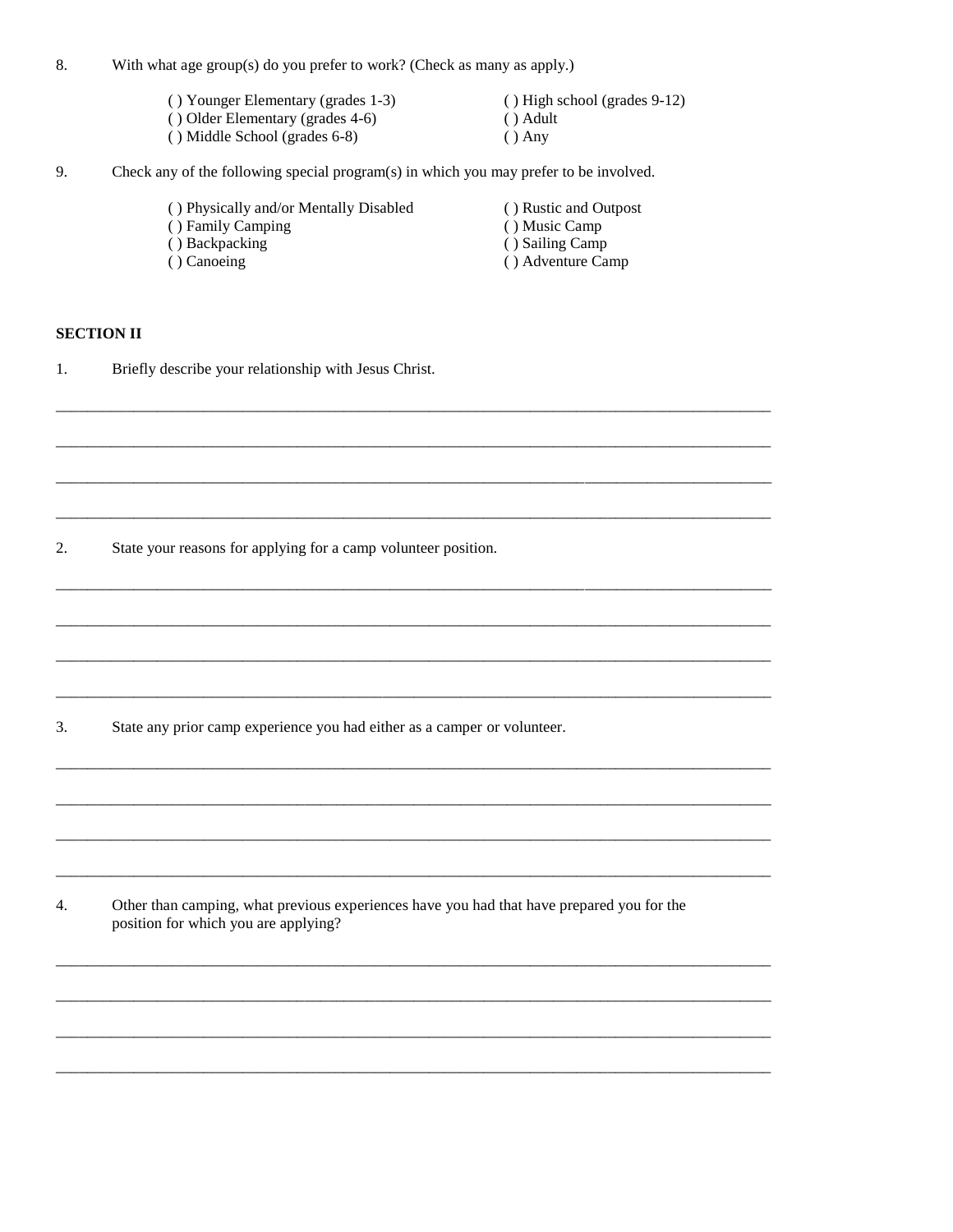| What special skills, hobbies or interests do you possess that you believe would prove valuable to the |
|-------------------------------------------------------------------------------------------------------|
| camping program?                                                                                      |

\_\_\_\_\_\_\_\_\_\_\_\_\_\_\_\_\_\_\_\_\_\_\_\_\_\_\_\_\_\_\_\_\_\_\_\_\_\_\_\_\_\_\_\_\_\_\_\_\_\_\_\_\_\_\_\_\_\_\_\_\_\_\_\_\_\_\_\_\_\_\_\_\_\_\_\_\_\_\_\_\_\_\_\_\_

\_\_\_\_\_\_\_\_\_\_\_\_\_\_\_\_\_\_\_\_\_\_\_\_\_\_\_\_\_\_\_\_\_\_\_\_\_\_\_\_\_\_\_\_\_\_\_\_\_\_\_\_\_\_\_\_\_\_\_\_\_\_\_\_\_\_\_\_\_\_\_\_\_\_\_\_\_\_\_\_\_\_\_\_\_

\_\_\_\_\_\_\_\_\_\_\_\_\_\_\_\_\_\_\_\_\_\_\_\_\_\_\_\_\_\_\_\_\_\_\_\_\_\_\_\_\_\_\_\_\_\_\_\_\_\_\_\_\_\_\_\_\_\_\_\_\_\_\_\_\_\_\_\_\_\_\_\_\_\_\_\_\_\_\_\_\_\_\_\_\_

\_\_\_\_\_\_\_\_\_\_\_\_\_\_\_\_\_\_\_\_\_\_\_\_\_\_\_\_\_\_\_\_\_\_\_\_\_\_\_\_\_\_\_\_\_\_\_\_\_\_\_\_\_\_\_\_\_\_\_\_\_\_\_\_\_\_\_\_\_\_\_\_\_\_\_\_\_\_\_\_\_\_\_\_\_

\_\_\_\_\_\_\_\_\_\_\_\_\_\_\_\_\_\_\_\_\_\_\_\_\_\_\_\_\_\_\_\_\_\_\_\_\_\_\_\_\_\_\_\_\_\_\_\_\_\_\_\_\_\_\_\_\_\_\_\_\_\_\_\_\_\_\_\_\_\_\_\_\_\_\_\_\_\_\_\_\_\_\_\_\_

6. Check any of the following certifications which you currently possess.

| () Basic First Aid    | () Red Cross Lifeguard |
|-----------------------|------------------------|
| $()$ C.P.R. or A.E.D. | () Advanced Lifesaving |
| () Other (describe)   |                        |

| Have you ever been involved in an organized youth camp program, such as Boy/Girl Scouts? |  |  |  |  |
|------------------------------------------------------------------------------------------|--|--|--|--|
| $() Yes$ $() No$                                                                         |  |  |  |  |
| If yes, in what capacity? (b) Leadership (b) Scout                                       |  |  |  |  |
| If a scout, what was the highest rank you achieved?                                      |  |  |  |  |

8. Have you had any experience in teaching the Bible or leading a Bible study? If so, please describe.

#### **SECTION III**

1. Have you ever been convicted of a crime that has not been annulled, expunged or sealed by a Court Order, including but not limited to summary offenses, misdemeanors or felonies? ( ) Yes ( ) No

If "Yes," please describe the convictions in full detail, including dates, locations and the nature or type of offenses. Please note that a conviction will not automatically result in your disqualification for a volunteer position. Convictions will be considered only to the extent they relate to the volunteer position for which you have applied. However, failure to disclose a conviction and/or mischaracterization of a conviction will automatically result in your ineligibility for service as a volunteer employment and/or your termination of volunteer relationship, even if the conviction would not have prevented your volunteer relationship had it been properly disclosed.

 $\_$  ,  $\_$  ,  $\_$  ,  $\_$  ,  $\_$  ,  $\_$  ,  $\_$  ,  $\_$  ,  $\_$  ,  $\_$  ,  $\_$  ,  $\_$  ,  $\_$  ,  $\_$  ,  $\_$  ,  $\_$  ,  $\_$  ,  $\_$  ,  $\_$  ,  $\_$  ,  $\_$  ,  $\_$  ,  $\_$  ,  $\_$  ,  $\_$  ,  $\_$  ,  $\_$  ,  $\_$  ,  $\_$  ,  $\_$  ,  $\_$  ,  $\_$  ,  $\_$  ,  $\_$  ,  $\_$  ,  $\_$  ,  $\_$  ,

\_\_\_\_\_\_\_\_\_\_\_\_\_\_\_\_\_\_\_\_\_\_\_\_\_\_\_\_\_\_\_\_\_\_\_\_\_\_\_\_\_\_\_\_\_\_\_\_\_\_\_\_\_\_\_\_\_\_\_\_\_\_\_\_\_\_\_\_\_\_\_\_\_\_\_\_\_\_\_\_\_\_\_\_\_\_\_\_\_\_\_\_\_\_\_\_\_

\_\_\_\_\_\_\_\_\_\_\_\_\_\_\_\_\_\_\_\_\_\_\_\_\_\_\_\_\_\_\_\_\_\_\_\_\_\_\_\_\_\_\_\_\_\_\_\_\_\_\_\_\_\_\_\_\_\_\_\_\_\_\_\_\_\_\_\_\_\_\_\_\_\_\_\_\_\_\_\_\_\_\_\_\_\_\_\_\_\_\_\_\_\_\_\_\_\_\_

\_\_\_\_\_\_\_\_\_\_\_\_\_\_\_\_\_\_\_\_\_\_\_\_\_\_\_\_\_\_\_\_\_\_\_\_\_\_\_\_\_\_\_\_\_\_\_\_\_\_\_\_\_\_\_\_\_\_\_\_\_\_\_\_\_\_\_\_\_\_\_\_\_\_\_\_\_\_\_\_\_\_\_\_\_\_\_\_\_\_\_\_\_\_\_\_\_\_\_

| <u>، ،</u> | Have you ever been involved in the sale, possession, or use of illegal drugs? () Yes () No |  |  |
|------------|--------------------------------------------------------------------------------------------|--|--|
|            |                                                                                            |  |  |

If "Yes," please explain.

### **SECTION IV**

Please list three individuals who are well acquainted with you and have known you for at least three years. Do not list relatives.

| Home Phone: $\qquad \qquad$ Cell Phone: $\qquad \qquad$ E-mail: |  |  |
|-----------------------------------------------------------------|--|--|
|                                                                 |  |  |
|                                                                 |  |  |